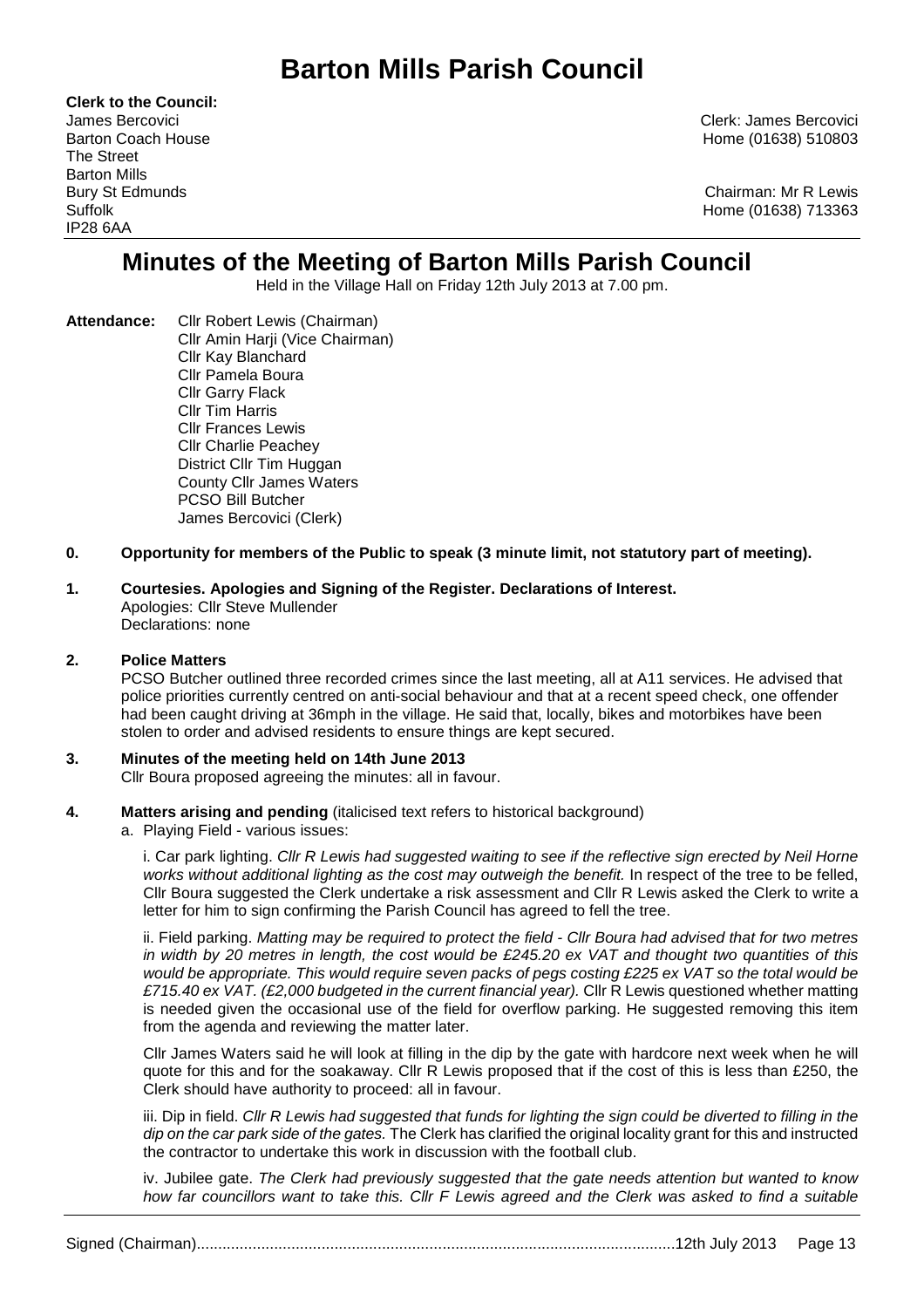contractor. Cllr R Lewis had thought sleeves (two per gate) are needed for the bolts. The Clerk has asked John Squire to do this.

The Clerk had asked Matt Wilson to quote for the repair work for the gate; the estimate is between £300 and £350. Cllr R Lewis said that as Matt is village based and is known to work to a very high standard, he didn't think further quotes were necessary. However, Cllr Peachey said John Squire should be asked to quote. Cllr R Lewis said there is a wood worker in Manor View who could provide a third quote. He said that if three similar quotes were obtained, the Clerk should have authority to select the most appropriate in liaison with himself and Cllr Boura: all in favour except Cllr Peachey (abstained).

v. Car park dislaimer. Cllr Flack had expressed concern about the positioning of the overflow parking and whether a sign should be installed to advise car owners that the parish council is not liable for any damage occurs. Cllr Boura suggested it would be best to see where people park and decide if there is a problem. Cllr F Lewis agreed there should be a notice. The Clerk has investigated this and found various options offering different sizes and materials. He outlined the sizes available and councillors asked him to obtain two signs, both 300mm x 400mm.

vi. Soakaway It had been thought that a soakaway would be required for the car park; however, Cllr Mullender suggested asking Suffolk Highways to unblock the drains on Mildenhall Road which were causing the flooding of the car park and would alleviate the need to install a soakaway. Cllr F Lewis thinks a soakaway is needed in any case. Cllr R Lewis said he and the Clerk would chase up quotes. One quote has been received from Dave Wickin (£1454), also for re-levelling the field. The Clerk obtained another quote prior to the meeting from Mitchell & Mayle in Isleham for £1455. Cllr Waters suggested digging the area out and filling it in to make a natural soakaway. Cllr R Lewis asked the Clerk to obtain quotes. The Clerk has met with James Waters who advised the meeting he will quote for this next week. Cllr Boura proposed that, if the new quote is the lowest, the Clerk should order this work immediately, using the field parking fund to pay for it: all in favour.

vii. Swings. Cllr Boura asked if the Clerk could obtain quotes for painting the toddler swings.

Cllr R Lewis observed that the field is being used a lot which he thinks is a good thing. The Clerk was asked to request quotes from the groundsman for re-seeding and general treatment of the field.

b. Leisure facilities. The Clerk had been asked to obtain approximate prices for portable goals. He had found a set of goals including nets for £2120 on the internet and Cllr R Lewis thought them suitable. However, the Clerk had also talked to a local specialist who thinks they are not appropriate and has provided a quote himself. Cllrs Mullender and Flack agreed to look at the proposed goals and make a recommendation to the Parish Council. Cllr R Lewis said an application should be made for a grant; however, Cllr Waters said he had discussed this with Ian Shipp who had said there is less money in the s106 fund than thought. However, if there is a benefit to younger residents to have some coaching, the parish council could apply for goals and a professional coach over the summer holiday. The Clerk has made the application and hopes to have confirmation of this in good time to order the goals in time for the summer holiday.

Cllr Huggan advised that an application to the Tuddenham trust for coaching would probably be successful if the activity is open to children from Tuddenham too. Cllr Harris asked if there are any planned activities for girls. Cllr R Lewis suggested asking young people if they would like to see any other activites via the Barton Miller. Cllr F Lewis asked how any activities would be publicised before the next Barton Miller. The Clerk advised that he has a database of over 80 email addresses for Barton Mills residents; Cllr Huggan said that FHDC is giving leaflets out to all school children so it may be possible to have this included.

e. Street lighting. Installation of an Intelligent Lighting Systems would cost of £45 per unit. This would turn lights off or dim them at chosen times (but they could be quickly switched back on if needed) and also report faults automatically. The Clerk was asked to ascertain the impact on energy costs.

#### **5. Reports from the County and District Councillors**

 Cllr Huggan outlined the Newmarket Vision document which he thought could provide a useful template for a similar document for Mildenhall which would involve Barton Mills. He warned that Barton Mills would be paying for its own elections in future, although this cost would be shared if the elections coincide with district elections. He said he had received some applications for his locality budget but would welcome more.

#### Cllr Waters advised that Suffolk CC is facing a budget gap of £157 million.

#### **6. Finance - Standard Payments for approval (inc. VAT)**

- a. £280.00 J Bercovici (clerk's net salary, June 2013) chq. 1246
- b. £70.00 HMRC (PAYE, June 2013) chq.
- c. £28.36 J Bercovici (clerk's expenses May 2013) chq. 1246

Cllr R Lewis proposed agreeing the standard payments: all in favour.

#### **Special payments for approval (inc. VAT)**

Signed (Chairman)...............................................................................................................12th July 2013 Page 14